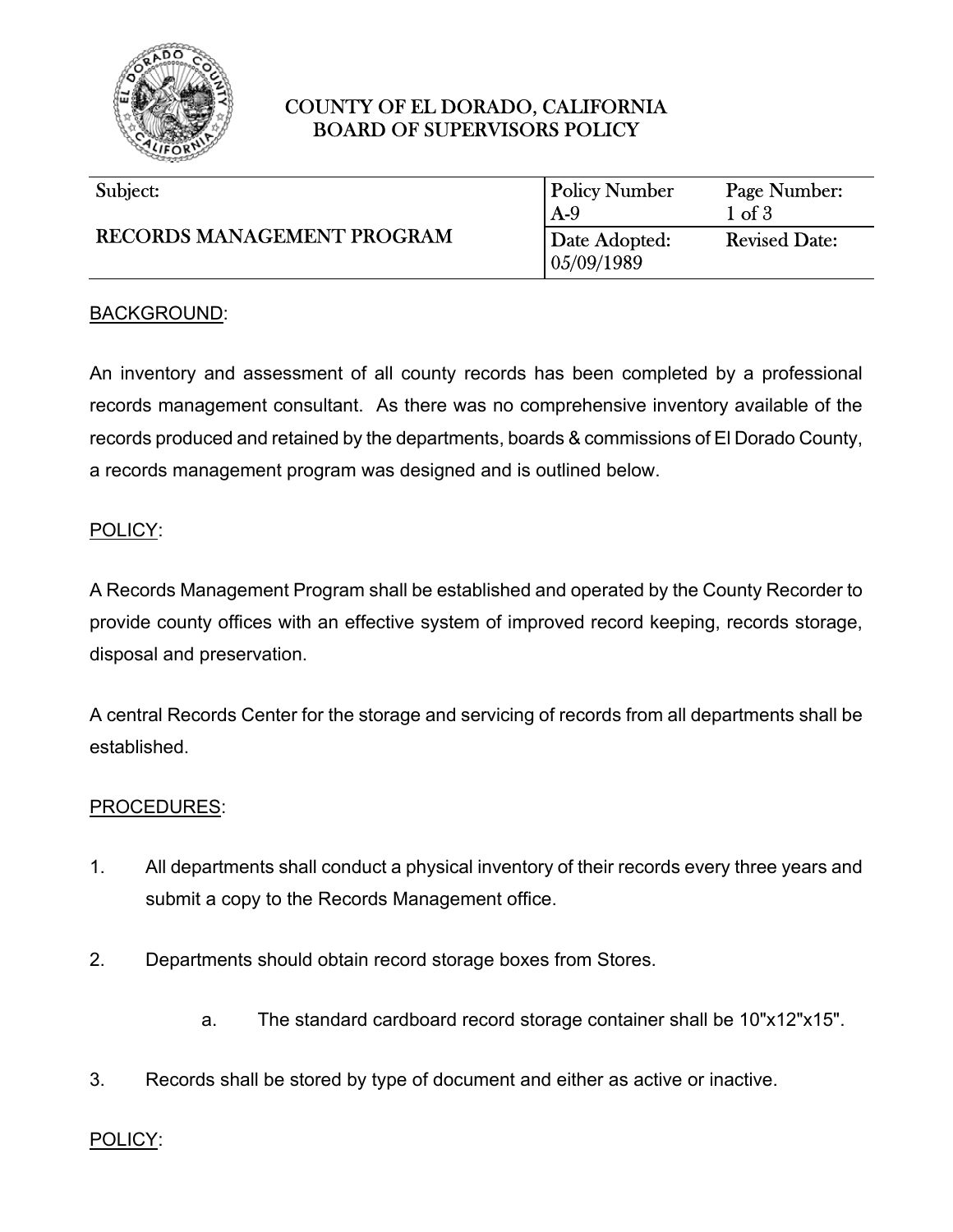

## COUNTY OF EL DORADO, CALIFORNIA BOARD OF SUPERVISORS POLICY

| Subject:                          | <b>Policy Number</b>                   | Page Number:                              |
|-----------------------------------|----------------------------------------|-------------------------------------------|
| <b>RECORDS MANAGEMENT PROGRAM</b> | $A-9$<br>Date Adopted:<br>  05/09/1989 | $2 \text{ of } 3$<br><b>Revised Date:</b> |

To provide for orderly disposal of obsolete County records, all departments shall develop Records Disposition Schedules for their records and submit them to the Board of Supervisors for approval within six months after adoption of this policy.

General Records Disposition Schedules for records common to many or all county agencies shall be developed in coordination with the Records Management office, the Auditor, and County Counsel prior to submittal to the Board of Supervisors for approval. These schedules shall comprise the official plan for preservation and/or disposal of official records.

Letter size (8 1/2" x 11") paper will be used as the standard size paper for use throughout county offices for as many documents as possible. This will provide the most economy in terms of capacity, cost per filing inch, and use of filing space.

Five drawer, letter size file cabinets or open shelf files will be the standard filing equipment. Two, three & four drawer units shall only be purchased for special use and must be approved by the Chief Administrative office.

A limited freeze shall be placed on the purchase of all filing equipment until the Records Management Program is fully implemented. Approval for the purchase of filing equipment during this freeze must be approved through the Chief Administrative office.

All historical records shall be maintained in the County Records center until the National Historic Records and Publications Commission grant is obtained and an archival program is implemented.